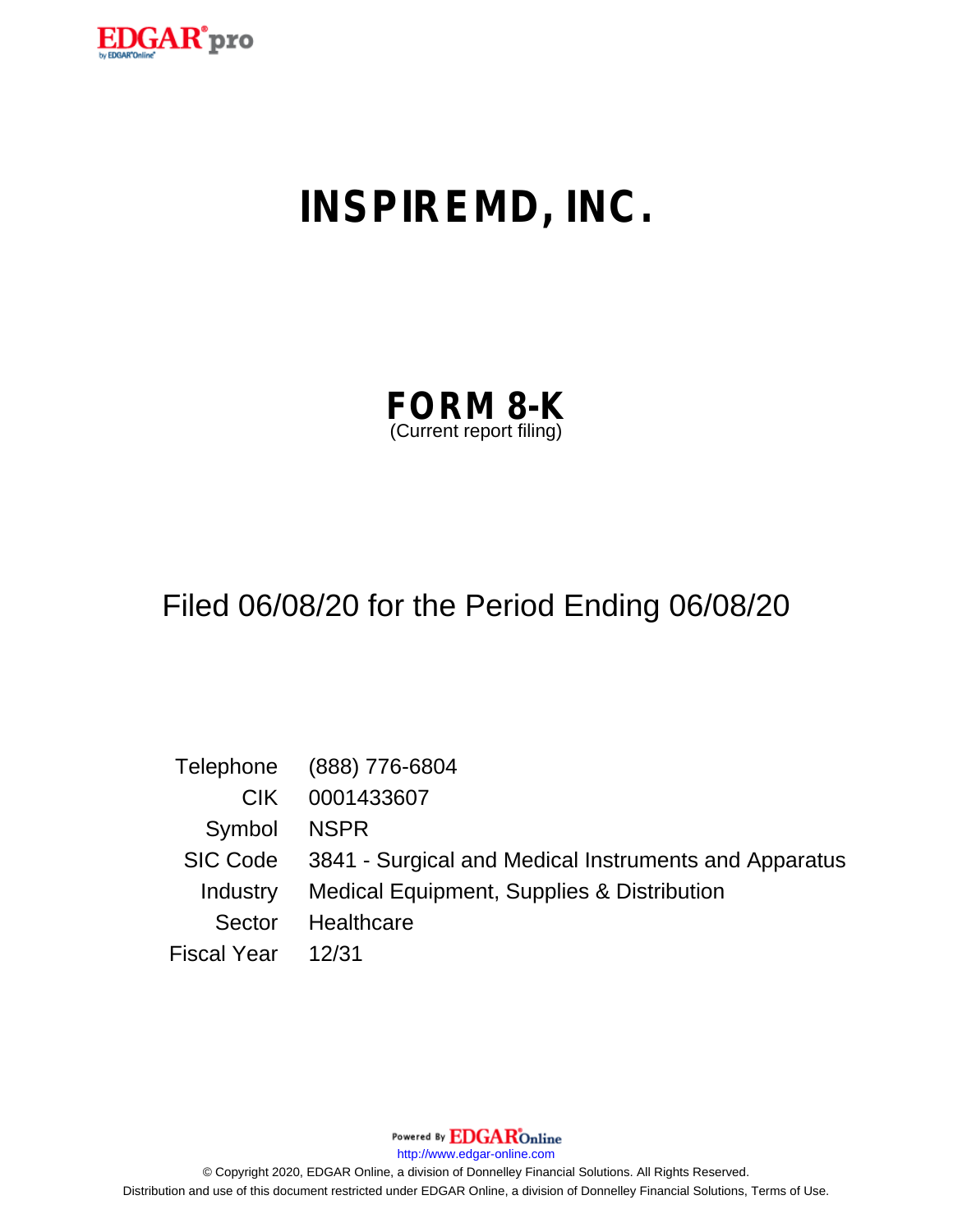## **UNITED STATES SECURITIES AND EXCHANGE COMMISSION**

**Washington, D.C. 20549**

#### **FORM 8-K**

#### **CURRENT REPORT**

**Pursuant to Section 13 or 15(d) of the Securities Exchange Act of 1934**

**Date of Report (Date of earliest event reported):** June 8, 2020

## **InspireMD, Inc.**

(Exact name of registrant as specified in its charter)

(State or other jurisdiction of incorporation)

File Number)

**Delaware 001-35731 26-2123838** (Commission (IRS Employer Identification No.)

**4 Menorat Hamaor St. Tel Aviv, Israel 6744832**

(Address of principal executive offices) (Zip Code)

**(888) 776-6804**

(Registrant's telephone number, including area code)

**N/A**

(Former Name or former address, if changed since last report)

Check the appropriate box below if the Form 8-K filing is intended to simultaneously satisfy the filing obligation of the registrant under any of the following provisions:

[ ] Written communications pursuant to Rule 425 under the Securities Act (17 CFR 230.425)

[ ] Soliciting material pursuant to Rule 14a-12 under the Exchange Act (17 CFR 240.14a-12)

[ ] Pre-commencement communications pursuant to Rule 14d-2(b) under the Exchange Act (17 CFR 240.14d-2(b))

[ ] Pre-commencement communications pursuant to Rule 13e-4(c) under the Exchange Act (17 CFR 240.13e-4(c))

Securities registered pursuant to Section 12(b) of the Act:

|                                                              | Name of exchange on which |               |
|--------------------------------------------------------------|---------------------------|---------------|
| Title of each class                                          | <b>Trading Symbol(s)</b>  | registered    |
| Common Stock, par value \$0.0001 per share                   | <b>NSPR</b>               | NYSE American |
| Warrants, exercisable for one share of Common Stock          | NSPR.WS                   | NYSE American |
| Series B Warrants, exercisable for one share of Common Stock | NSPR.WSB                  | NYSE American |
|                                                              |                           |               |

Indicate by check mark whether the registrant is an emerging growth company as defined in Rule 405 of the Securities Act of 1933 (§230.405 of this chapter) or Rule 12b-2 of the Securities Exchange Act of 1934 (§240.12b-2 of this chapter).

Emerging growth company [ ]

If an emerging growth company, indicate by check mark if the registrant has elected not to use the extended transition period for complying with any new or revised financial accounting standards provided pursuant to Section 13(a) of the Exchange Act.  $\lceil \ \rceil$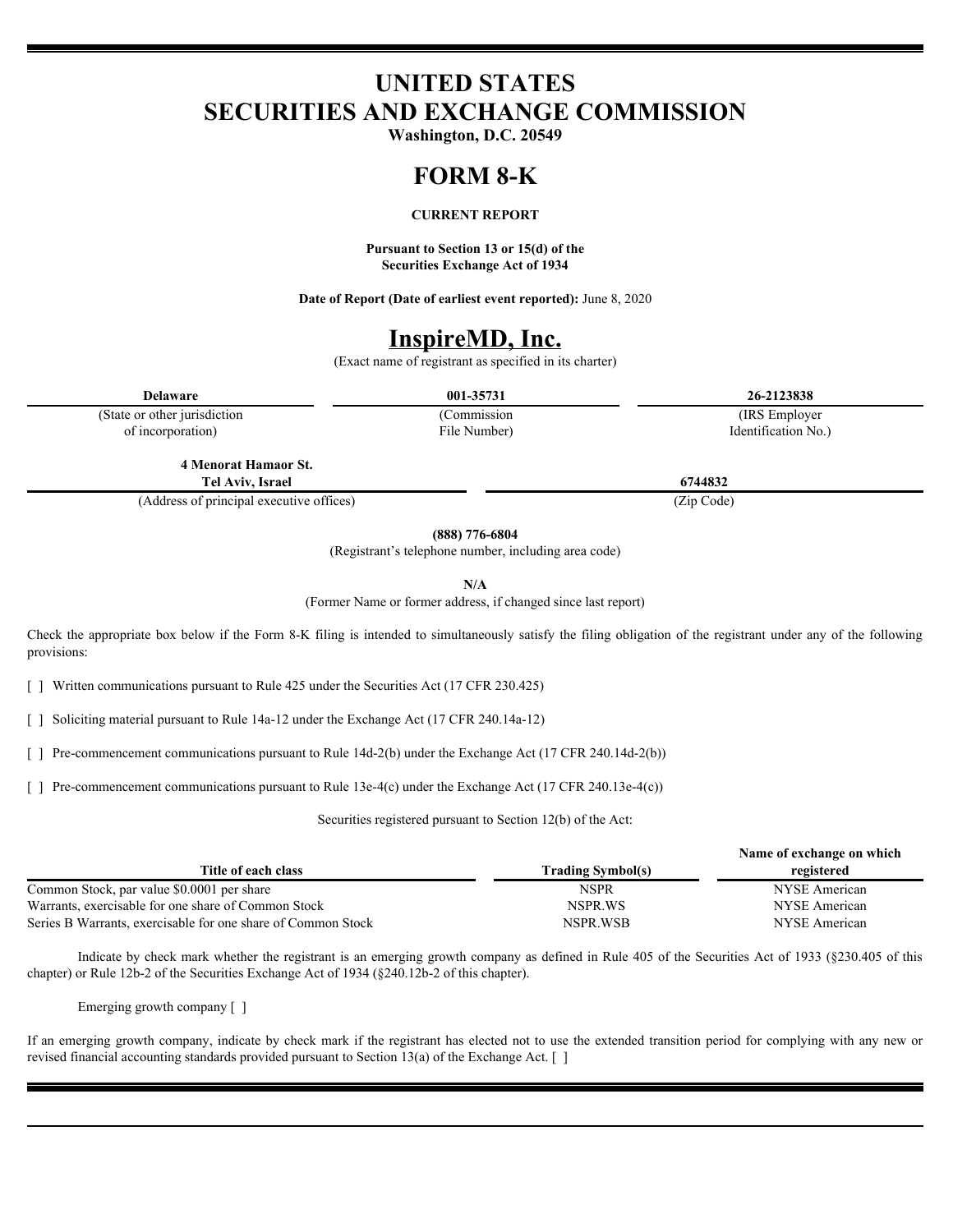#### **Item 1.01 Entry into a Material Definitive Agreement.**

### *Public Offering*

On June 3, 2020, InspireMD, Inc. (the "Company") entered into an underwriting agreement (the "Underwriting Agreement") with A.G.P./Alliance Global Partners (the "Underwriter"), relating to an underwritten public offering (the "Offering") of (i) 7,635,800 units ("Units"), with each Unit being comprised of one share of the Company's common stock, par value \$0.0001 per share ("common stock"), and one Series F warrant (a "Series F Warrant") to purchase one share of common stock, and (ii) 14,586,400 pre-funded units (the "Pre-Funded Units"), with each Pre-Funded Unit being comprised of one pre-funded warrant (a "Pre-Funded Warrant") to purchase one share of common stock and one Series F Warrant. The offering price to the public was \$0.45 per Unit and \$0.449 per Pre-Funded Unit. Let Common Material Definitive Agreement.<br>
Collecting Material Definitive Common Trained into an indiversiting agreement the Units common Agreement Trained National Common Common Common Common Common Common Common Common From L01 Entry into a Material Definitive Agreement.<br>
Factor School Meridian Control Inc. (the "Company") entered into an independing agreement (for "Indicensions, spires Final Of Inc. 3) and The Theorem (material of the s

The Company also granted the Underwriter a 45-day option to purchase up to an additional 3,333,333 shares of common stock at a purchase price of \$0.45 per share and/or up to 3,333,333 additional Series F Warrants to purchase an aggregate of 3,333,333 shares of common stock. At the closing of the Offering, which took place on June 5, 2020, the Underwriter exercised the option practically in full, for 3,333,300 shares of common stock and 3,333,300 Series F Warrants. Upon exercise of that over-allotment option, the Offering yielded gross proceeds of approximately \$11.5 million for the Company.

The underwriter for the Offering received discounts and commissions of 7% in the Offering, or 0.0315 per Unit and \$0.3143 per Pre-Funded Unit. The underwriters agreed to reimburse the Company's offering expenses in an amount equal to up to 1.5%, which was netted at closing against the 7% of discounts and commissions, yielding an effective discount/commission rate of 5.5% for the underwriters in the offering.

The net proceeds to the Company from the Offering and the exercise of the Underwriter's over-allotment option were approximately \$10.7 million, after deducting underwriting discounts and commissions and payment of other estimated expenses associated with the Offering, but excluding the proceeds, if any, from the exercise of Series F Warrants and the Pre-Funded Warrants sold in the Offering. The Company intends to use the net proceeds of the Offering for research and development, sales and marketing, working capital, and other general corporate purposes.

Warrants, in the case of the Pre-Funded Units, and the Series F Warrants, were offered together, but those securities were issued separately.

The Pre-Funded Units were offered and sold to purchasers whose purchase of Common Units in the Offering would have otherwise resulted in the purchaser, Iten 1.01 Early fate a Material Definitive Agreement.<br>
Nello (Sferior S. 2028, Inspirably, he. this "Company") valued into an undiscreting approach (the "Independing Agreement") with AGP Advisorment into the more intervent Poble Offering<br>
Con June 3, 2020, Implicable has the "Company") calcred into an underwring apreciate the "black rising Aprenamic Pool Manneson" (a)  $\mu$  User Commonweal of the Commonweal of the Commonweal of the Commonwea Onder (filemet the method in the "Company") cutered into an underwriting appearant (the "Underwrite a-set in the Underwrite rise of the Underwrite rise of the Company's outside the method in the company's outside the meth On June 3, 2003, Inspired ID, Inc. (the "Company") critered into an underwritten gardenesis (the "Cadewritten" action (common state at the Common state at the Common State of the Common State of the Common State of the Com immediately exercisable and may be exercised at any time. of the Compayer's common such agreement contains (a) free shores (3), and one Series F warranti (3) Series F Warranti properties The Postman such and the Company in particular and the Company in particular and the Company

provisions. The Underwriting Agreement provides for indemnification by the Underwriter of the Company, its directors and certain of its executive officers, and by the Company of the Underwriter, for certain liabilities, including liabilities arising under the Securities Act of 1933, as amended, and affords certain rights of contribution with respect thereto.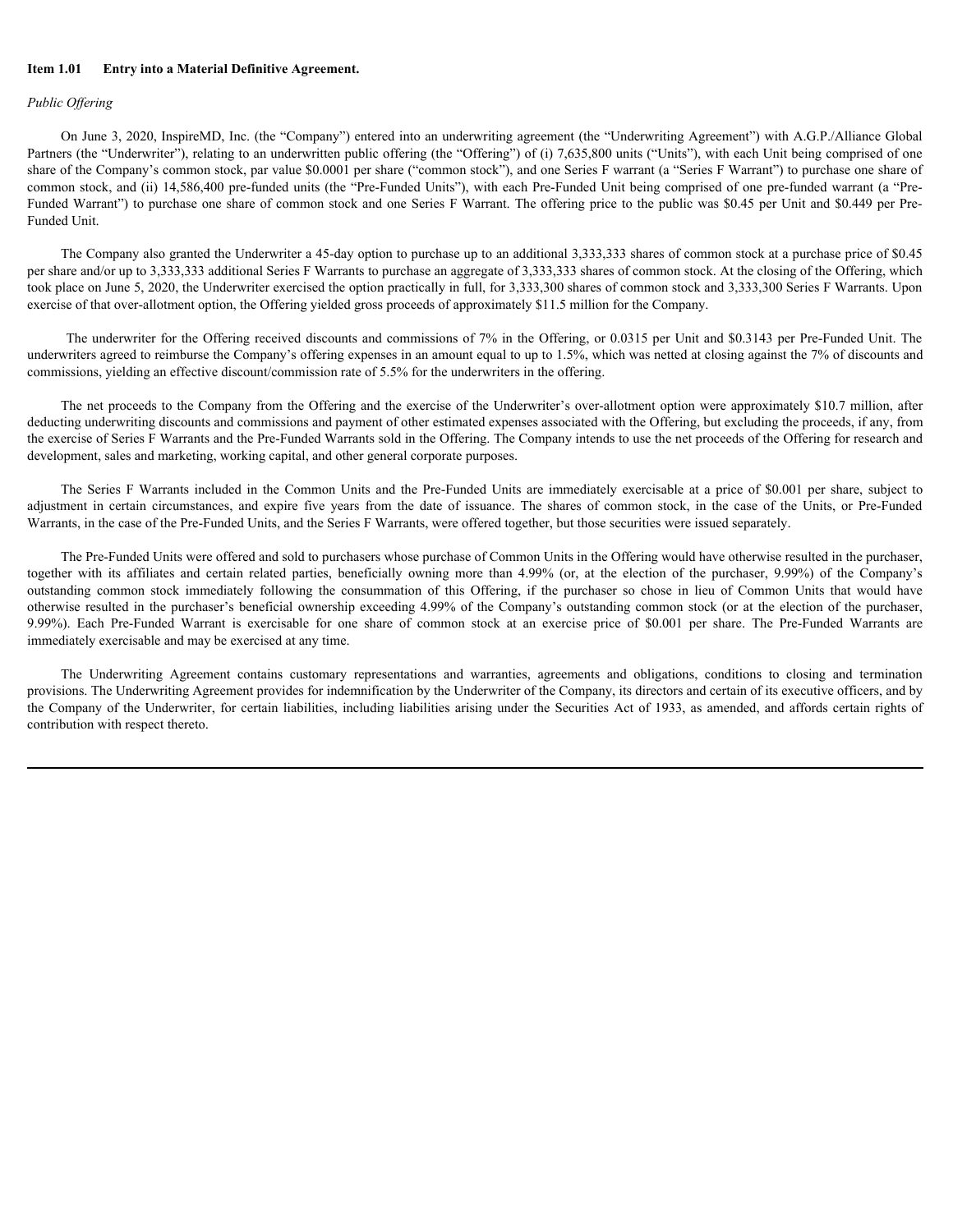A registration statement on Form S-1 relating to the Offering (File No. 333- 238247) (the "Form S-1") was declared effective by the Securities and Exchange Commission on June 2, 2020. The Offering was made only by means of a prospectus forming a part of the effective registration statement.

The foregoing descriptions of the Underwriting Agreement, the Series F Warrants and the Pre-Funded Warrants are not complete and are qualified in their entirety by reference to the full text of the forms of Underwriting Agreement, Pre-Funded Warrant and Series F Warrant, copies of which were filed as Exhibits 1.1, 4.4 and 4.5, respectively, to the Form S-1, and which are incorporated by reference herein.

#### **Item 8.01 Other Events.**

On June 3, 2020 and June 8, 2020, the Company issued press releases announcing the pricing and closing, respectively, of the Offering. Copies of those press releases are attached as Exhibits 99.1 and 99.2, respectively, to this Current Report on Form 8-K and are hereby incorporated by reference herein.

#### **Item 9.01 Financial Statements and Exhibits**

(d) Exhibits

| <b>Exhibit</b> |                                                                                                                                                |
|----------------|------------------------------------------------------------------------------------------------------------------------------------------------|
| <b>Number</b>  | <b>Description</b>                                                                                                                             |
| 1.1            | Form of Underwriting Agreement (incorporated by reference to Exhibit 1.1 to the Company's Registration Statement on Form S-1, Amendment        |
|                | No. 2, filed with the SEC on June 1, 2020)                                                                                                     |
| 4.1            | Form of Pre-Funded Warrant (incorporated by reference to Exhibit 4.4 to the Company's Registration Statement on Form S-1, Amendment No. 2,     |
|                | filed with the SEC on June 1, 2020)                                                                                                            |
| 4.2            | Form of Series F Warrant (incorporated by reference to Exhibit 4.5 to the Company's Registration Statement on Form S-1, Amendment No. 2, filed |
|                | with the SEC on June $1, 2020$                                                                                                                 |
| 99.1           | <u>Press release of InspireMD, Inc. announcing the pricing of the Offering, issued on June 3, 2020</u>                                         |
| 99.2           | <u>Press release of InspireMD, Inc. announcing the closing of the Offering, issued on June 8, 2020</u>                                         |
|                |                                                                                                                                                |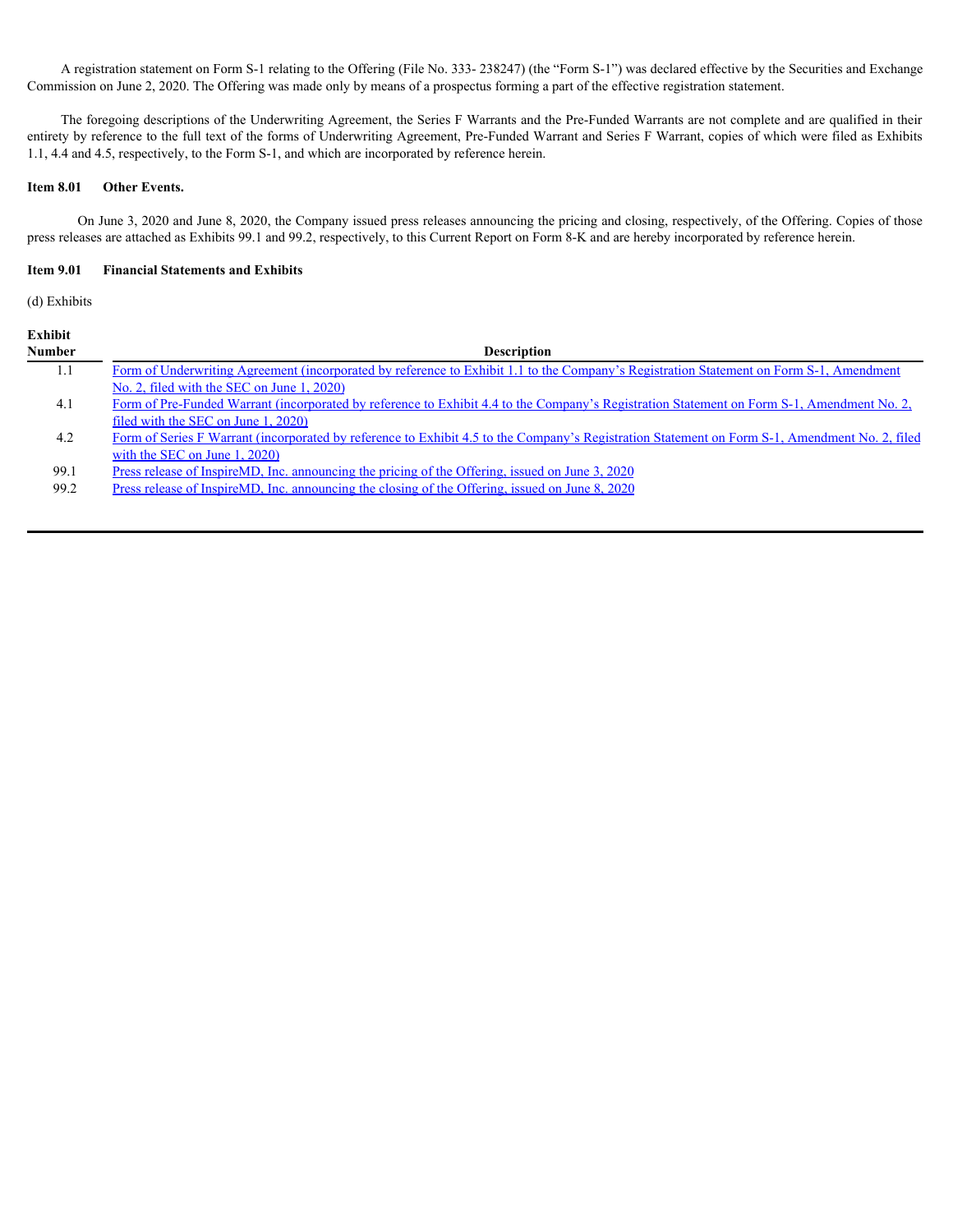## **SIGNATURES**

Pursuant to the requirements of the Securities Exchange Act of 1934, as amended, the registrant has duly caused this report to be signed on its behalf by the undersigned hereunto duly authorized.

#### **InspireMD, Inc.**

Date: June 8, 2020 **By:** */s/ Craig Shore* **By:** */s/ Craig Shore* 

Name: Craig Shore Title: Chief Financial Officer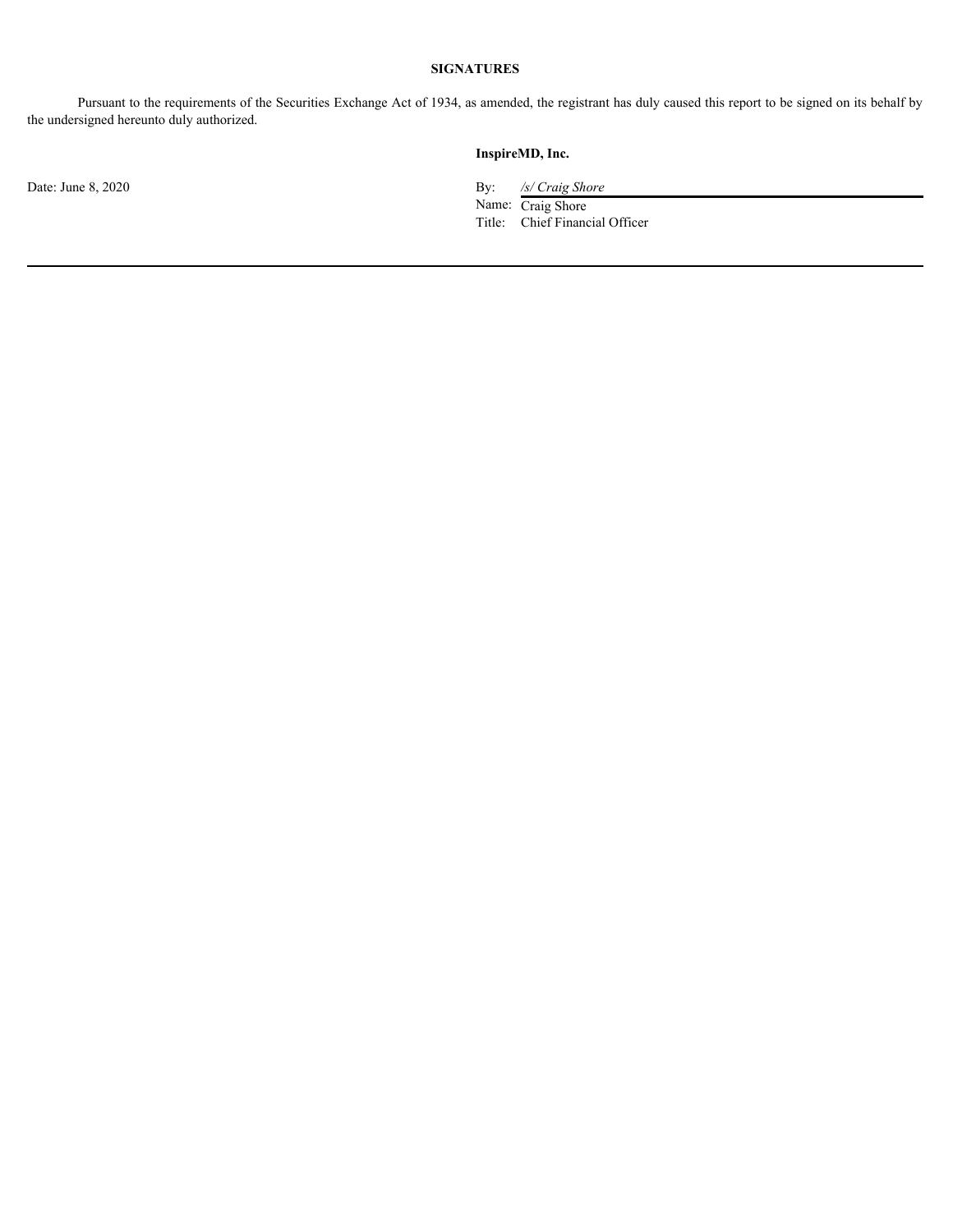<span id="page-5-0"></span>

### **InspireMD, Inc. Announces Pricing of \$10 Million Underwritten Public Offering**

Tel Aviv, Israel— June 3, 2020 – InspireMD, Inc. (NYSE American: NSPR), the developer of the CGuard™ Embolic Prevention System (EPS) for the prevention of stroke caused by carotid artery disease, today announced the pricing of an underwritten public offering of 22,222,200 units at a price to the public of \$0.45 per unit. InspireMD expects to receive aggregate gross proceeds of approximately \$10.0 million from the offering, assuming no exercise of the underwriter's option to purchase additional securities. Each unit contains one share of common stock (or common stock equivalent) and one Series F warrant to purchase one share of common stock at an exercise price of \$0.495 per share. The common stock (or common stock equivalents) and the accompanying Series F warrants included in the units can only be purchased together in this offering, but will be issued separately and will be immediately separable upon issuance. **IMSPO IF COMO**<br>
InspireMD. Inc. Amountes Pricing of \$10 Million Underwritten Public Offering<br>
Tel Aviv. Innel- June 3, 2020 - ImpireMD. Inc. (NYSE Amorious NSPR), the developer of the Count<sup>ary</sup> Embolis Prevention System

In connection with the offering, InspireMD has granted the underwriter a 45-day option to purchase up to an additional 3,333,330 units, consisting of shares of common stock and/or Series F warrants, for additional gross proceeds of up to \$1.5 million. The offering is expected to close on or about June 5, 2020, subject to customary closing conditions.

A.G.P. / Alliance Global Partners is acting as the sole book-running manager for the offering.

purposes.

A registration statement on Form S-1 (File No. 333-238247) relating to the public offering of the securities described above was filed with the Securities and **Example 18:00**<br>
Tel Aviv, Lonel—Jone 3, 2000 - Impies MD. Inc. Announces Pricing of 50 Millon Underwritten Public Offering<br>
Tel Aviv, Lonel—Jone 3, 2000 - Impies MD. Inc. Announces Pricing of 50 Millon Underwritten Publi effective registration statement. A preliminary prospectus relating to and describing the terms of the offering has been filed with the SEC and is available on the SEC's website at www.sec.gov. Electronic copies of the preliminary prospectus and, when available, electronic copies of the final prospectus may be obtained **EXAMPLE EXAMPLE EXAMPLE SET ALLIANCES** (FROM ALL INTERFROM TEMPERATURE IN THE ALL INCOLL INTERFROM CONTROLL INCOLL INTERFROM CONTROLL INCOLL INTERFROM CONTROLL INCOLL INTERFROM CONTROLL INCOLL INCOLL INCOLL INCOLL INCOLL investmentbanking@allianceg.com, or at the SEC's website at http://www.sec.gov.

This press release shall not constitute an offer to sell or the solicitation of an offer to buy, nor shall there be any sale of, these securities in any state or jurisdiction in which such offer, solicitation or sale would be unlawful prior to registration or qualification under the securities laws of any such state or jurisdiction.

#### **About InspireMD, Inc.**

InspireMD seeks to utilize its proprietary MicroNet<sup>®</sup> technology to make its products the industry standard for carotid stenting by providing outstanding acute results and durable stroke free long-term outcomes.

InspireMD's common stock is traded on the NYSE American under the ticker symbol NSPR and certain warrants are quoted on the NYSE American under the ticker symbols NSPR.WS and NSPR.WSB.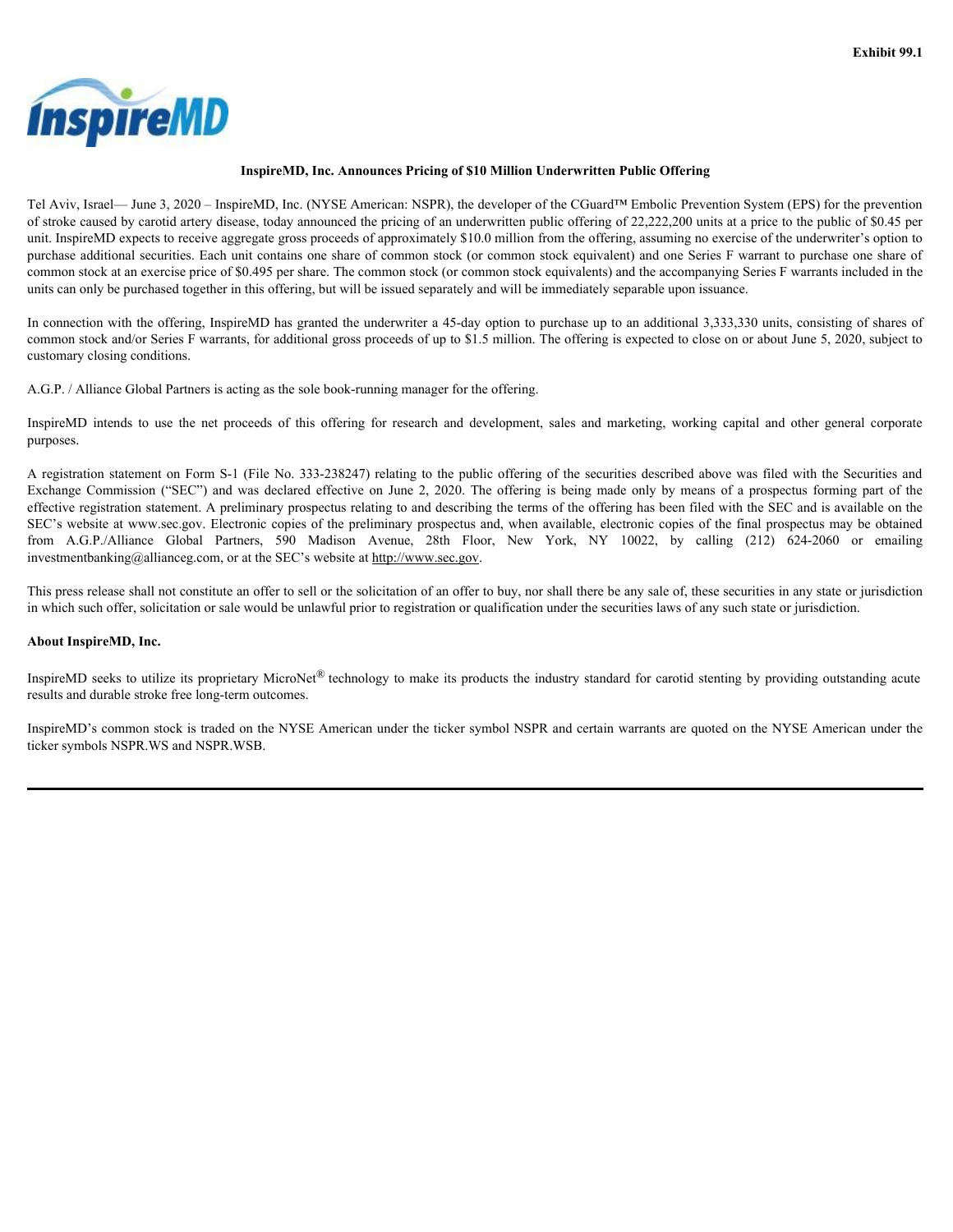#### **Forward-Looking Statements**

This press release includes statements related to the offering of InspireMD's units, including as to the closing of the offering and the use of net proceeds therefrom. These statements and other statements in this press release constitute "forward-looking statements" within the meaning of the Private Securities Litigation Reform Forward-Looking Statements<br>This press releases includes statements related to the offering of InspireMD's units, including as to the closing of the offering and the use of net proceeds therefrom<br>These statements and other unknown risks and uncertainties, many of which are beyond the Company's control, and cannot be predicted or quantified and consequently, actual results may Forward-Looking Statements<br>This press release includes statements related to the offering of InspireMD's units, including as to the closing of the offering and the use of net proceeds therefrom.<br>These statements and other uncertainties associated with (i) the underwritten public offering, including the potential non-completion of the offering, the actual proceeds therefrom and the uses thereof, (ii) market acceptance of the Company's existing and new products, (iii) negative clinical trial results or lengthy product delays in key markets, (iv) an Forward-Looking Statements<br>This press release includes statements related to the offering of InspireMD's units, including as to the closing of the offering and the use of net proceeds therefrom.<br>This press taleaments in th Forward-Looking Statements<br>This press releases includes statements related to the offering of InspireMD's units, including as to the closing of the offering and the use of net proceeds thereform.<br>These statements and other **Forward-Looking Statements**<br>This press release includes statements related to the offering of InspireMD's units, including as to the closing of the offering and the use of net proceeds thereform.<br>These statements and othe **Forward-I ooking Statements**<br>This press release includes statements related to the offering of InspireMD's units, including as to the closing of the offering and the use of net proceeds sherefrom.<br>These statements ind oth **Forward-Looking Statements**<br>This press release includes statements related to the offering of InspireMD's units, including as to the closing of the offering and the use of net proceeds thereform.<br>These statements and oth components, (xiii) the fact that the Company will need to raise additional capital to meet its business requirements in the future and that such capital raising may be costly, dilutive or difficult to obtain and (xiv) the fact that we conduct business in multiple foreign jurisdictions, exposing us to foreign currency exchange rate **Forward-Looking Statements**<br>This press release includes statements related to the offering of InspireleMD's units, including as to the closing of the offering and the use of net proceeds thereform.<br>This press release and jurisdiction. More detailed information about the Company and the risk factors that may affect the realization of forward-looking statements is set forth in the Company's filings with the SEC, including the Company's Annual Report on Form 10-K and its Quarterly Reports on Form 10-Q. Investors and security holders are urged to read these documents free of charge on the SEC's website at http://www.sec.gov. The Company assumes no obligation to publicly update or revise its forward-looking statements as a result of new information, future events or otherwise, unless required by law.

#### **Investor Contacts:**

Craig Shore Chief Financial Officer InspireMD, Inc. 888-776-6804 craigs@inspiremd.com

Jeremy Feffer LifeSci Advisors, LLC 212-915-2568 jeremy@lifesciadvisors.com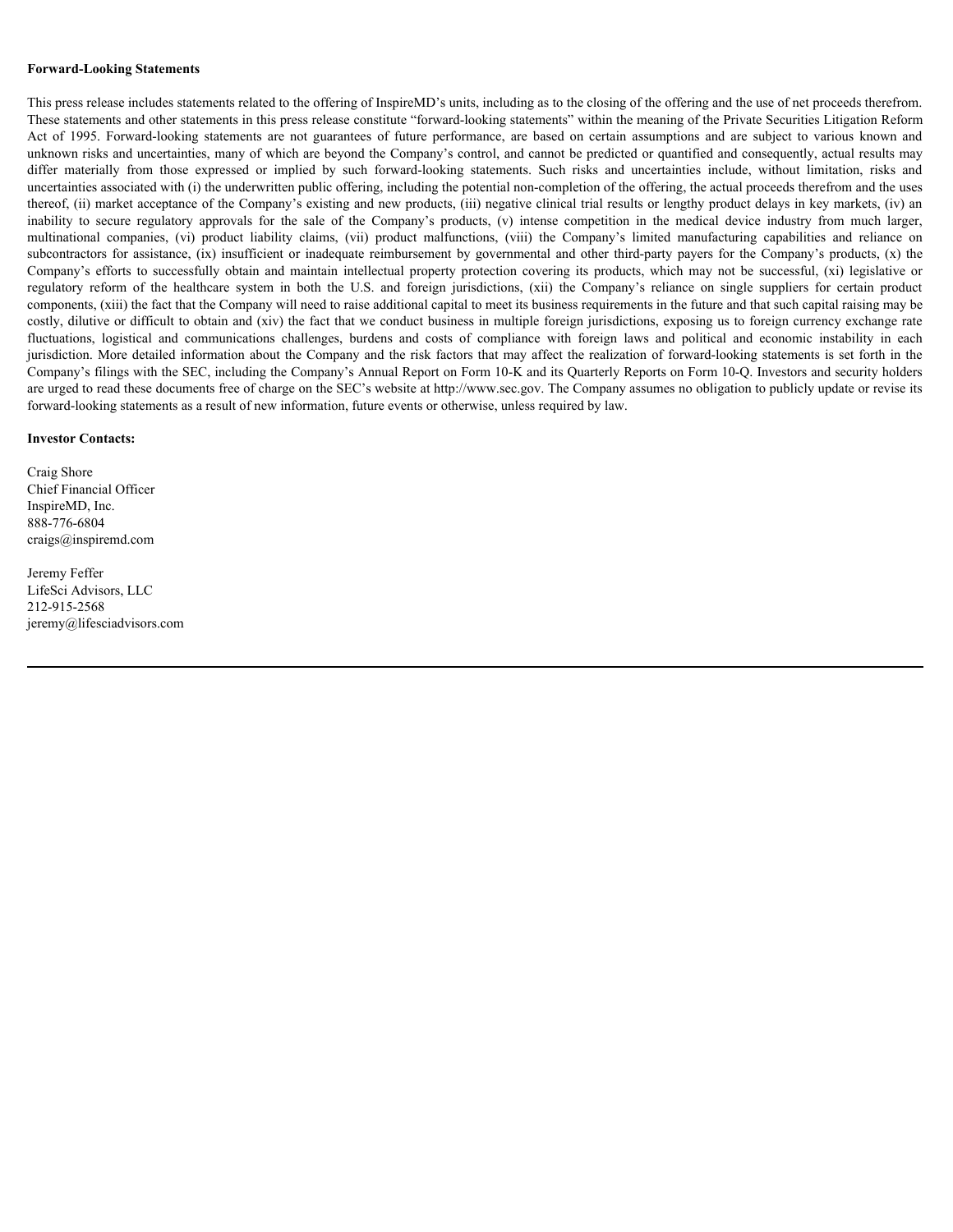<span id="page-7-0"></span>

### InspireMD, Inc. Announces Underwriter Exercise of Over-Allotment Option in Full and Closing of \$11.5 Million Follow-On Underwritten Public **Offering**

Tel Aviv, Israel— June 8, 2020 – InspireMD, Inc. (NYSE American: NSPR), the developer of the CGuard™ Embolic Prevention System (EPS) for the prevention **EXAMPLE CONDUMERTY CONDUMERTY CONDUMERTY CONTROLL INCORPORATION CONTROLL INCORPORATION CONTROLL INCORPORATION CONTROLL INCORPORATION CONTROLL INCORPORATION CONTROLL INCORPORATION CONTROLL INCORPORATION (FIRS) for the prev included S1.5 million exercise of Over-Allotment Option in Full and Closing of \$11.5 Million Follow-On Underwritten Public<br>
Tel Aviv, Israel—Inne 8, 2020 – InspireMD, Inc. (NYSE American: NSPR), the developer of the CGuar** 25,555,500 shares of common stock or common stock equivalents, along with an equivalent number of Series F warrants to purchase common stock, in units, at a price to the public of \$0.45 per unit. Each Series F warrant is exercisable for one share of common stock at an exercise price of \$0.495 per share. The common stock (or common stock equivalents) and the accompanying Series F warrants included in the units were issued separately to investors at the closing. **Exchange Commission Commission Commission Commission Commission Commission Commission Commission Commission Commission Commission Commission Commission Commission Commission Commission Commission Commission Commission Co** 

A.G.P. / Alliance Global Partners served as the sole book-running manager for the offering.

InspireMD intends to use the net proceeds of this offering—estimated at \$10.7 million— for research and development, sales and marketing, working capital and other general corporate purposes.

This press release shall not constitute an offer to sell or the solicitation of an offer to buy, nor shall there be any sale of, these securities in any state or jurisdiction in which such offer, solicitation or sale would be unlawful prior to registration or qualification under the securities laws of any such state or jurisdiction.

A registration statement on Form S-1 (File No. 333-238247) relating to the public offering of the securities described above was filed with the Securities and effective registration statement. The final prospectus relating to and describing the terms of the offering was filed with the SEC and is available on the SEC's website at www.sec.gov. Electronic copies of the final prospectus may be obtained from A.G.P./Alliance Global Partners, 590 Madison Avenue, 28th Floor, New York, NY 10022, by calling (212) 624-2060 or emailing investmentbanking@allianceg.com, or at the SEC's website at http://www.sec.gov.

### **About InspireMD, Inc.**

InspireMD seeks to utilize its proprietary MicroNet<sup>®</sup> technology to make its products the industry standard for carotid stenting by providing outstanding acute results and durable stroke free long-term outcomes.

InspireMD's common stock is traded on the NYSE American under the ticker symbol NSPR and certain warrants are quoted on the NYSE American under the ticker symbols NSPR.WS and NSPR.WSB.